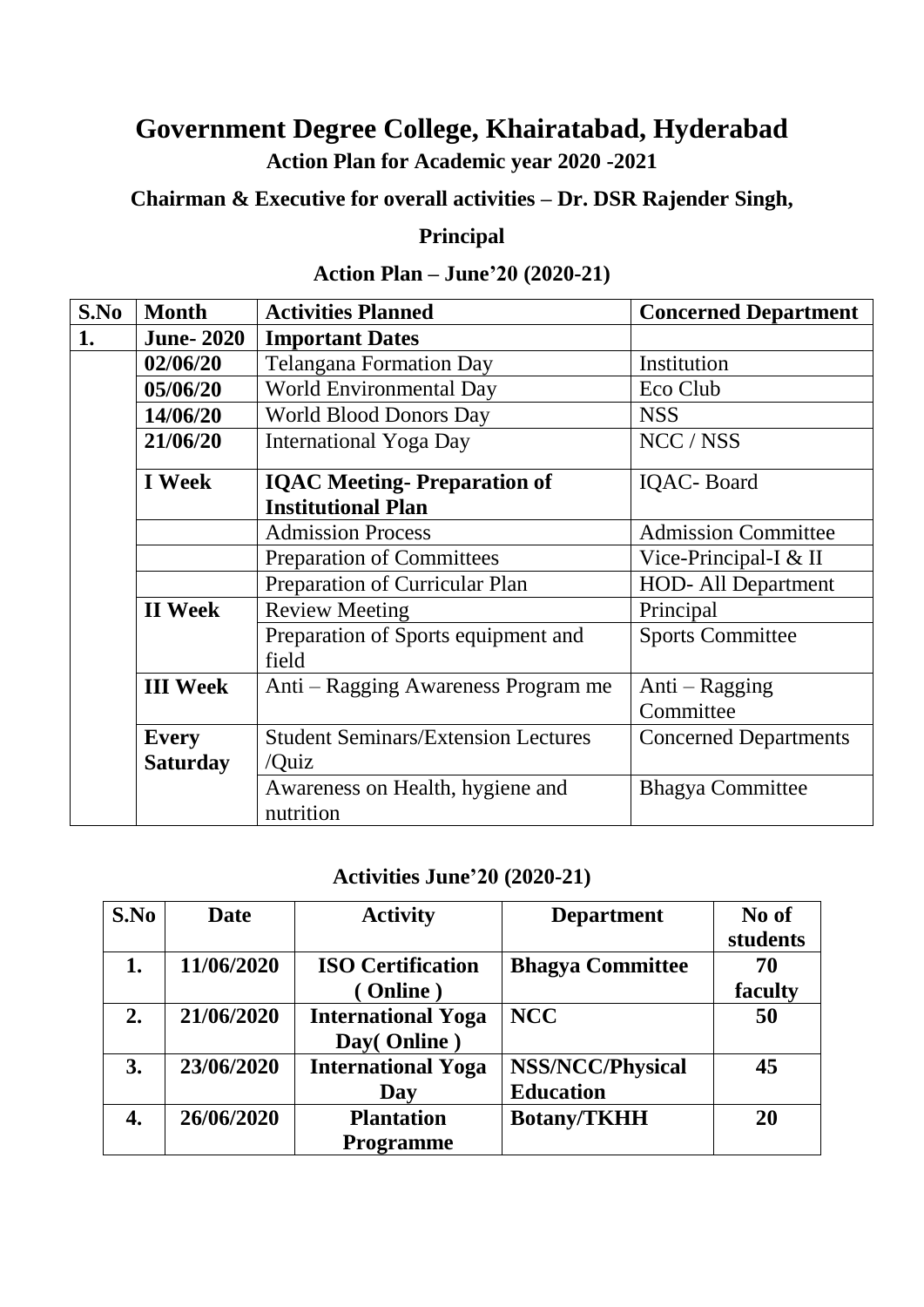| <b>July -2020</b> | <b>Important Dates</b>                                  |                             |
|-------------------|---------------------------------------------------------|-----------------------------|
| 12/07/20          | Haritha Haram                                           | Harithaharam Committee/     |
|                   |                                                         | Dept. of Botany             |
|                   | <b>Weekly Programme</b>                                 |                             |
| <b>I</b> Week     | Staff Meeting $-1st$ July                               | Vice-Principals             |
|                   | <b>Staff Council Meeting (Only Heads)</b><br>$5th$ July | Vice-Principals             |
|                   | <b>Commencement of Classes</b>                          |                             |
|                   | <b>Result Review</b>                                    | <b>All Departments</b>      |
|                   | <b>Student Representative Meeting</b>                   | Vice-Principal-I & II       |
|                   |                                                         | <b>Academic Coordinator</b> |
|                   | IQAC – Meeting of Executive Body-                       | <b>IQAC-Board</b>           |
|                   | Preparation of Institutional Plan                       |                             |
| <b>II</b> Week    | Harivillu - Committee Review                            | All Committees/Clubs        |
|                   | Meetings                                                |                             |
|                   | Health and Nutrition-Awareness on                       | <b>Bhagya Committee</b>     |
|                   | Anemia                                                  |                             |
| III               | <b>Academic Audit of Records</b>                        | Vice-Principal-I & II       |
| <b>Saturday</b>   |                                                         | <b>Academic Coordinator</b> |
| 3 <sup>rd</sup>   | SwachBharath                                            | NCC/NSS                     |
| <b>Saturday</b>   |                                                         |                             |
| 4 <sup>th</sup>   | Harithaharam                                            | Harithaharam Committee      |
| <b>Saturday</b>   |                                                         |                             |
| <b>Every</b>      | <b>Student Seminars/Extension Lectures</b>              | $\qquad \qquad -$           |
| <b>Saturday</b>   | /Quiz                                                   |                             |
|                   |                                                         |                             |

#### **Action Plan – July'20 (2020-21)**

## **Activities - July'20 ( 2020-21)**

| S. No | <b>Date</b>     | <b>Activity</b>                    | <b>Department</b> | <b>Students</b> |
|-------|-----------------|------------------------------------|-------------------|-----------------|
|       | $10/07/2020$ to | <b>State Level Orientation</b>     | <b>TSKC-CGC</b>   | 308             |
|       | 14/07/2020      | <b>Programme</b>                   |                   |                 |
| 2.    | 20/07/2020      | <b>Tree Plantation</b>             | <b>NCC</b>        | 40              |
|       | 26/07/2020      | <b>Kargil Vijay Diwas (Online)</b> | <b>NCC</b>        | 75              |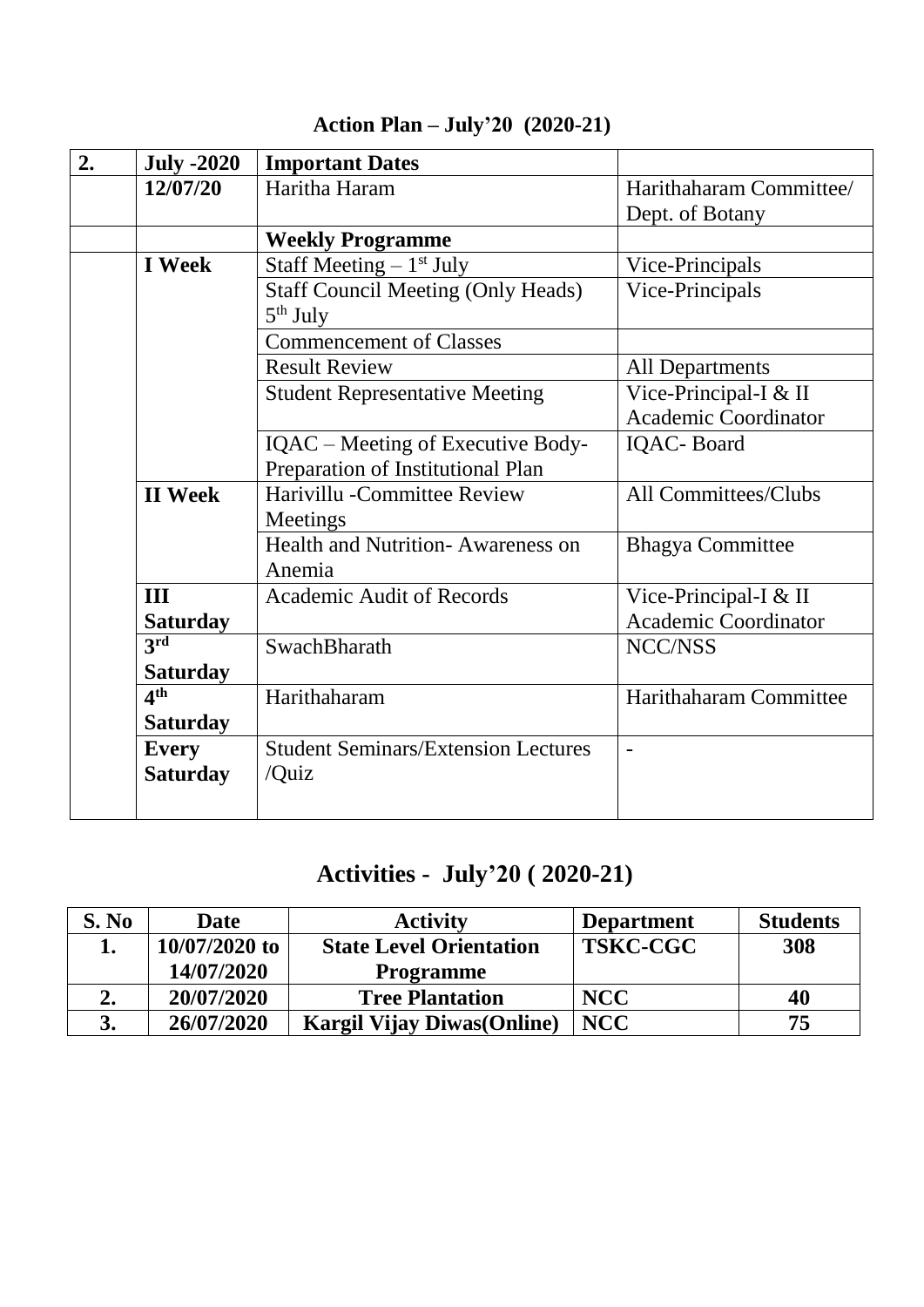| <b>August</b><br>3. | <b>Important Dates</b>                                       |                                        |
|---------------------|--------------------------------------------------------------|----------------------------------------|
| 06/08/20            | <b>Organ Donation Day</b>                                    | <b>Health Club</b>                     |
| 12/08/20            | <b>International Youth Day</b>                               | <b>Physical Education</b>              |
| 15/08/20            | <b>Independence Day Celebration</b>                          | Institution                            |
| 26/08/20            | Women's Equality Day                                         | Women's Empowerment<br>Cell            |
| 29/08/20            | Telugu BhashaDinotsavam                                      | Dept. Of Telugu                        |
| 29/08/20            | National Sports Day/ICC- Combat<br>Techniques for girls      | <b>Physical Education</b>              |
|                     | <b>Weekly Programme</b>                                      |                                        |
| <b>I</b> Week       | Staff Meeting $-1$ <sup>st</sup> August                      | Vice-Principals                        |
|                     | Staff Council Meeting (Only Heads) 5 <sup>th</sup><br>August | Vice-Principals                        |
|                     | IQAC - Meeting of Executive Body                             | IQAC-Board                             |
| <b>II</b> Week      | Health and nutrition                                         | <b>Health Club</b>                     |
|                     | Harivillu - Committee Review Meetings                        | All Committees/Clubs                   |
|                     | <b>Medical Camp- Deworming-Tablets</b>                       | <b>Health Club</b>                     |
| <b>III Week</b>     | Add-on-courses                                               | Two day workshop by<br>each Department |
| 3rd                 | SwachBharath                                                 | <b>NSS</b>                             |
| <b>Saturday</b>     |                                                              |                                        |
| 4 <sup>th</sup>     | Harithaharam                                                 | Harithaharam Committee                 |
| <b>Saturday</b>     |                                                              |                                        |
| <b>Every</b>        | <b>Student Seminars/Extension Lectures</b>                   |                                        |
| <b>Saturday</b>     | /Quiz                                                        |                                        |
|                     | Ecofest                                                      | Zoology                                |
|                     | Jignasa study Projects                                       | <b>Concerned Departments</b>           |

## **Action Plan – August'20 (2020-21)**

## **Activities - August'20 ( 2020-21)**

| S. No | <b>Date</b> | <b>Event</b>                 | <b>Department</b> | <b>Students</b> |
|-------|-------------|------------------------------|-------------------|-----------------|
|       | 01/08/2020- | <b>Athma Nirbhar Bharath</b> | <b>NCC</b>        | 40              |
|       | 14/08/2020  | (Online)                     |                   |                 |
| 2.    | 15/08/2020  | Independence day             | <b>NCC</b>        | 105             |
| 3.    | 16/08/2020  | <b>Fit India Programmes</b>  | <b>NCC</b>        | 85              |
|       | 02/10/2020  | Online                       |                   |                 |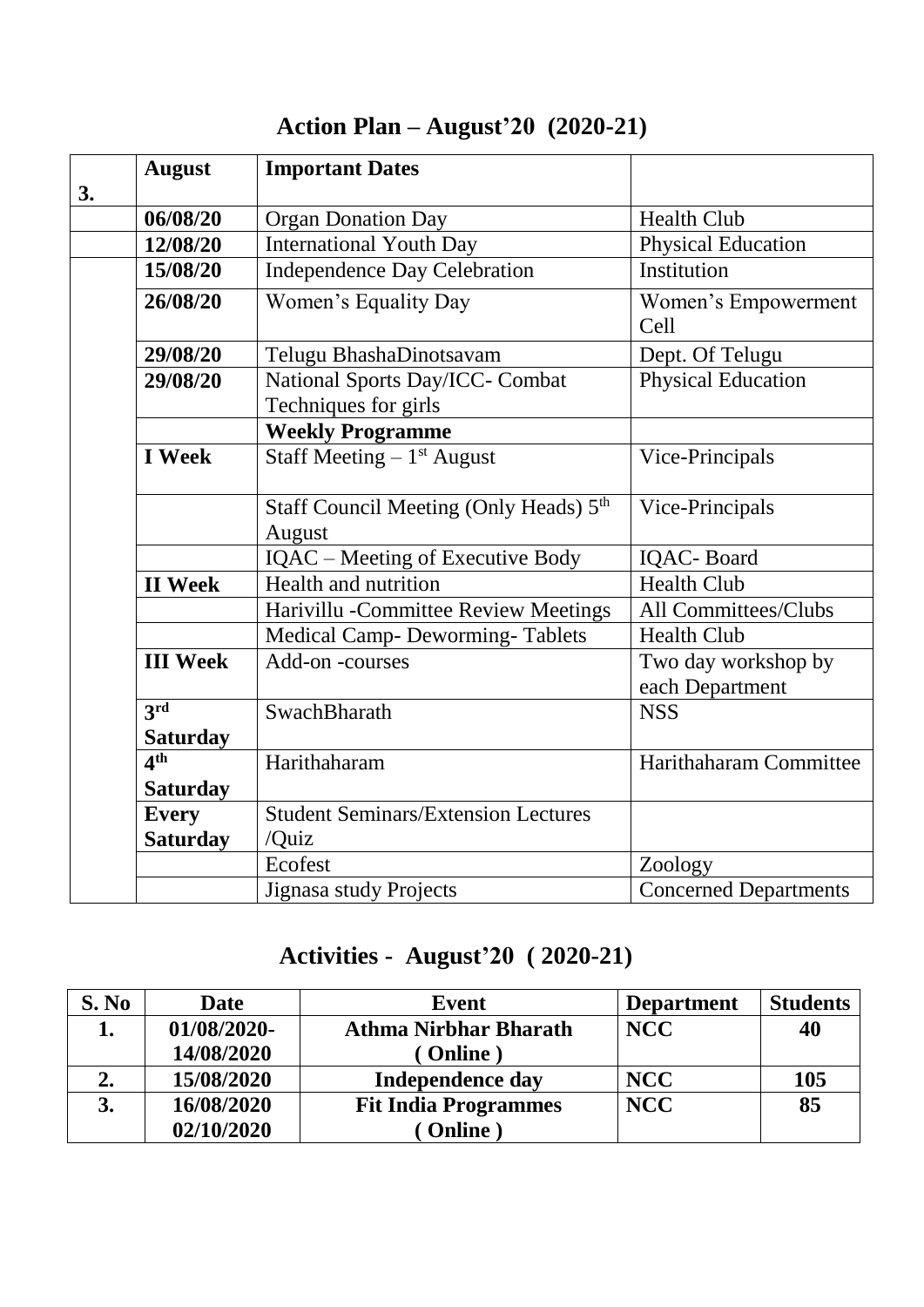| <b>September</b>        | <b>Important Dates</b>                     |                                  |
|-------------------------|--------------------------------------------|----------------------------------|
| 05/09/20                | <b>Teachers Day Celebration</b>            | Instituition                     |
|                         | Guru pujothsavam                           |                                  |
| 08/09/20                | <b>International Literacy Day</b>          | Vangmayi (Literacy Club)         |
| 17/09/20                | <b>Hindi Diwas Celebrations</b>            | Dept. of Hindi                   |
| 24/09/20                | <b>NSS Day</b>                             | <b>NSS</b>                       |
| 27/09/20                | <b>World Tourism Day</b>                   | Dept.of Commerce                 |
| 29/09/20                | <b>Surgical Strike Day</b>                 | NCC / NSS                        |
|                         | <b>Health and Nutrition</b>                | Health Club/ Bhagya              |
|                         |                                            | Committee                        |
| <b>I</b> Week           | <b>Weekly Programme</b>                    |                                  |
|                         | Staff Meeting $-1$ <sup>st</sup> August    | Vice-Principals                  |
|                         | <b>Staff Council Meeting (Only</b>         | Vice-Principals                  |
|                         | Heads) 5 <sup>th</sup> August              |                                  |
|                         | IQAC - Meeting of Executive<br><b>Body</b> | <b>IQAC-Board</b>                |
| 1st                     | <b>Parent Teacher Meeting</b>              | <b>Mentors</b>                   |
| <b>Saturday</b>         |                                            |                                  |
| <b>II</b> Week          | <b>Review Meetings</b>                     | Principal                        |
|                         | Harivillu                                  | All Committees & Clubs           |
|                         | <b>Feed Back</b>                           | <b>IQAC</b>                      |
| <b>III</b> Week,<br>3rd | SwachBharath                               | <b>NSS /NCC</b>                  |
| <b>Saturday</b>         |                                            |                                  |
| <b>IV Week</b>          | <b>College Social Responsibility</b>       | <b>Related Activities by NSS</b> |
| 4 <sup>th</sup>         | Harithaharam                               | Harithaharam Committee           |
| <b>Saturday</b>         |                                            |                                  |
| <b>Every</b>            | <b>Student Seminars/Extension</b>          |                                  |
| <b>Saturday</b>         | Lectures /Quiz                             |                                  |

# **Action Plan – September'20 (2020-21)**

### **Activities - September ( 2020-21)( Reopening 1/9/2020)**

| S. No | Date       | Event                   | <b>Department</b>          | <b>Students</b> |
|-------|------------|-------------------------|----------------------------|-----------------|
|       | 05/09/2020 | <b>Teachers Day</b>     | <b>History/Pol.Science</b> |                 |
|       | 09/09/2020 | <b>Telangana</b> (Zoom) | <b>Telugu</b>              | <b>100</b>      |
|       |            | <b>BhashaDinotsavam</b> |                            |                 |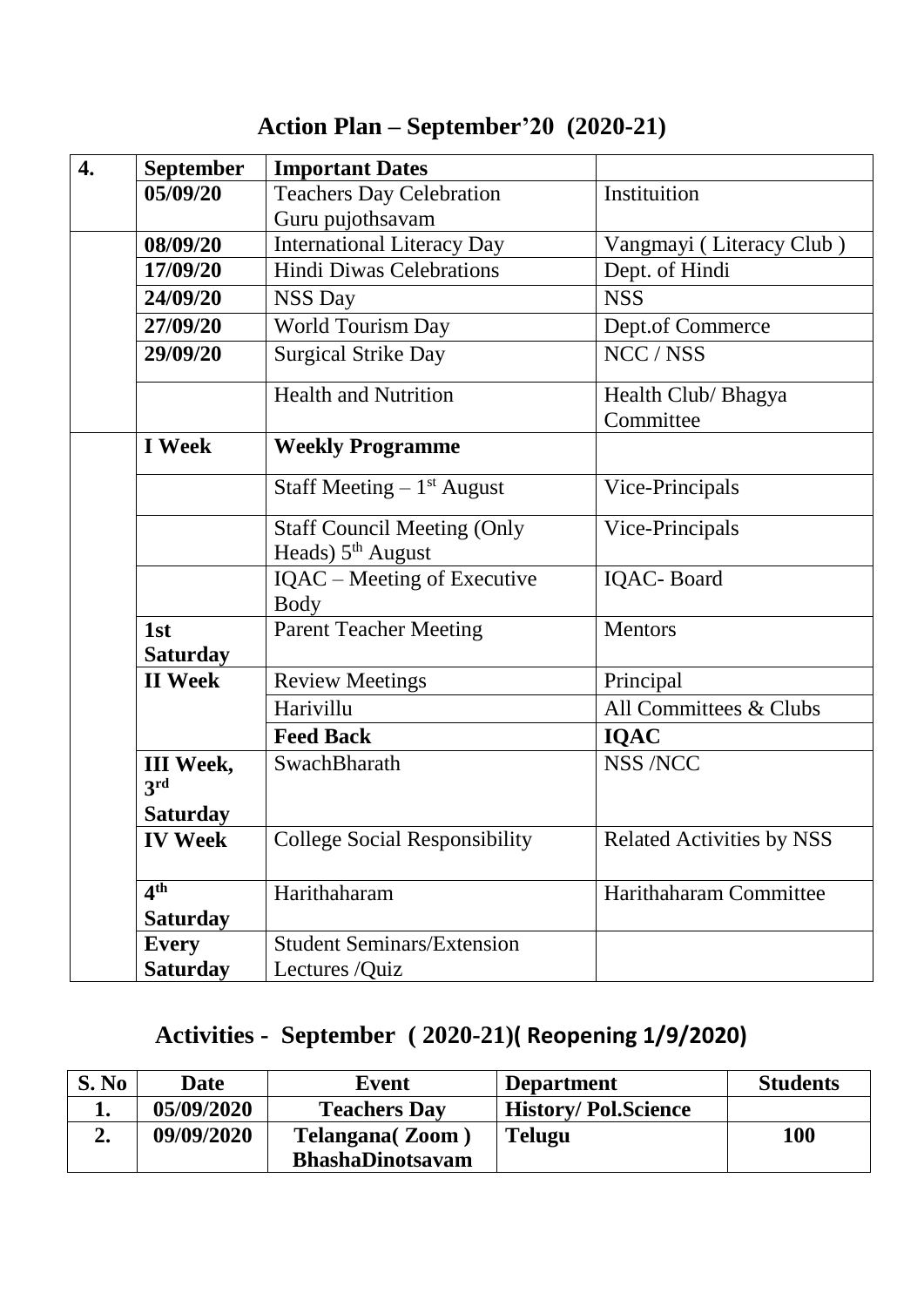| 5. | <b>October</b>  | <b>Important Dates</b>                              |                            |
|----|-----------------|-----------------------------------------------------|----------------------------|
|    | 02/10/20        | Gandhi Jayanthi                                     | Institution                |
|    |                 | LalBahdurShastriJayanthi                            |                            |
|    | 31/10/20        | National Integration Day/ National                  | NSS / Department of        |
|    |                 | Unity Day( Cultural Fest)                           | Humanities                 |
|    |                 | <b>Weekly Programme</b>                             |                            |
|    | <b>I</b> Week   | Staff Council Meeting (Only Heads)I 5 <sup>th</sup> | Vice-Principals            |
|    |                 | October                                             |                            |
|    |                 | <b>Review Meeings</b>                               | Vice-Principals            |
|    |                 | <b>IQAC</b> Evaluation                              | <b>IQAC</b> Coordinator    |
|    | <b>II</b> Week  | <b>Health and Nutrition</b>                         | <b>Bhagya Committee</b>    |
|    |                 | World Sight Day- Health Club                        |                            |
|    | <b>III</b> Week | Harivillu/Fest                                      | Literary/Cultural          |
|    |                 |                                                     | Committee                  |
|    | 3rd             | SwachBharath                                        | NSS/NCC                    |
|    | <b>Saturday</b> |                                                     |                            |
|    | 4 <sup>th</sup> | Yuvatharangam-State Level                           | Literary, Cultural, Sports |
|    | <b>Saturday</b> |                                                     | Committees                 |
|    | <b>Every</b>    | <b>Student Seminars/Extension Lecture</b>           |                            |
|    | <b>Saturday</b> | /Quiz                                               |                            |

#### **Action Plan – October '20 (2020-21)**

#### **Activities - October'20 ( 2020-21)**

| S. No | <b>Date</b> | Event                     | <b>Department</b>  | <b>Students</b> |
|-------|-------------|---------------------------|--------------------|-----------------|
|       | 31/10/2020  | <b>National Unity Day</b> | <b>History/NSS</b> |                 |
|       |             | (Sardar Vallabhai Patel)  |                    |                 |
|       |             | <b>Birthday</b> )         |                    |                 |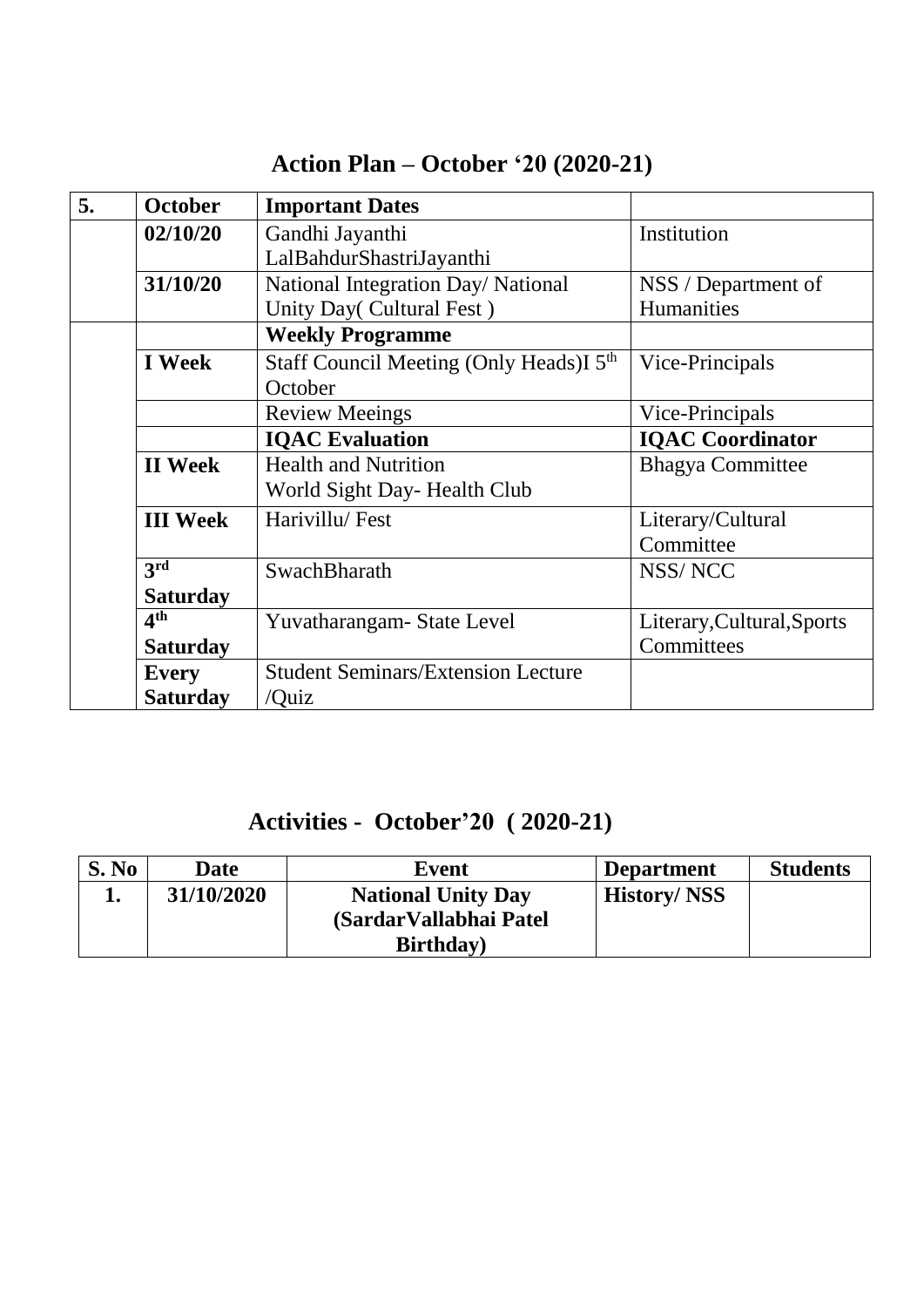#### **Action Plan – November'20 (2020-21)**

| 6. | <b>November</b>            | <b>Important Dates</b>                             |                         |
|----|----------------------------|----------------------------------------------------|-------------------------|
|    | 11/11/20                   | <b>National Education Day</b>                      | Department of English   |
|    | 14/11/20                   | Pandit Jawaharlal Nehru Birthday                   | Institution             |
|    |                            | <b>World Diabetes Day</b>                          | <b>Bhagya Committee</b> |
|    | $14/11/20-$                | National library week                              | Department of Library   |
|    | 20/11/20                   |                                                    |                         |
|    | 25/11/20                   | International Day of Elimination of                | Women's Empowerment     |
|    |                            | Violence against women                             | Cell                    |
|    | 26/11/20                   | <b>Constitution Day</b>                            | Department of Political |
|    |                            |                                                    | Science                 |
|    | 27/11/20                   | <b>NCC Day</b>                                     | <b>NCC</b>              |
|    |                            | <b>Weekly Programme</b>                            |                         |
|    | <b>I</b> Week              | Staff Council Meeting (Only Heads) 5 <sup>th</sup> | Vice-Principals         |
|    |                            | November                                           |                         |
|    |                            | Review meetings                                    | Vice-Principals         |
|    |                            | <b>IQAC</b>                                        | <b>IQAC</b> Coordinator |
|    |                            | Yuvatharangam                                      | <b>Grand Final</b>      |
|    | <b>II</b> Week             | <b>Health and Nutrition</b>                        | <b>Bhagya Committee</b> |
|    |                            | <b>Awareness of Diabetes</b>                       |                         |
|    | $3^{\overline{\text{rd}}}$ | SwachBharath                                       | <b>NCC/NSS</b>          |
|    | <b>Saturday</b>            |                                                    |                         |
|    | 4 <sup>th</sup>            | Harithaharam                                       | Harithaharam Committee  |
|    | <b>Saturday</b>            |                                                    |                         |
|    | <b>Every</b>               | <b>Student Seminars/Extension Lecture</b>          |                         |
|    | <b>Saturday</b>            | /Quiz                                              |                         |

## **Activities - November'20 ( 2020-21)**

| S. No | <b>Date</b> | Event                        | <b>Department</b>     | <b>Student</b> |
|-------|-------------|------------------------------|-----------------------|----------------|
| 1.    | 02/11/2020  | <b>Rashtriya Ektha Diwas</b> | <b>History/NSS</b>    |                |
| 2.    | 16/11/2020- | <b>National Library Week</b> | Library               | 585            |
|       | 17/11/2020  |                              |                       |                |
|       | 26/11/2020  | <b>India Constitution</b>    | <b>History/Social</b> | 27             |
|       |             | <b>Pledge</b>                | <b>Sciences/NSS</b>   |                |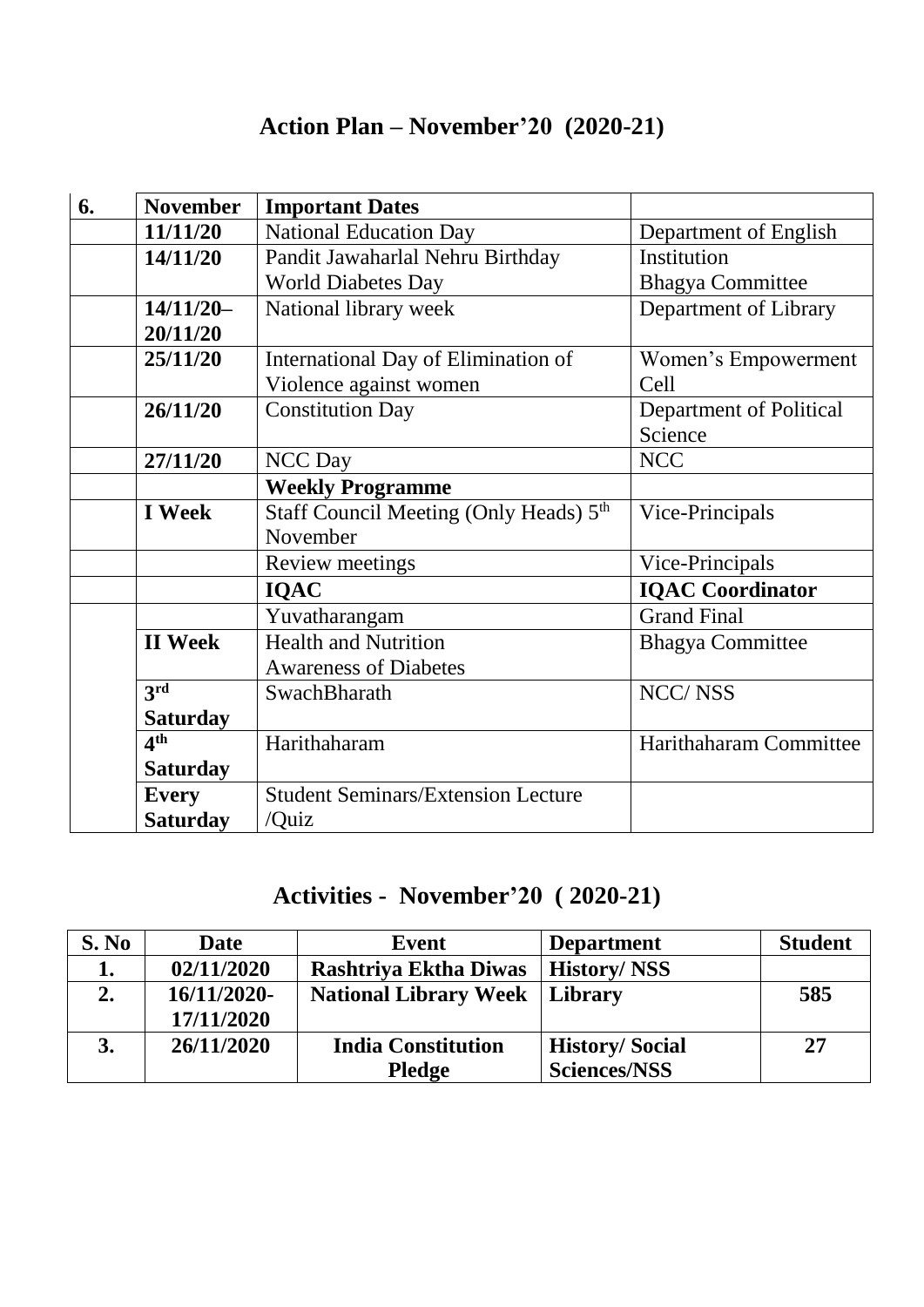| 7. | <b>December</b> | <b>Important Dates</b>             |                           |
|----|-----------------|------------------------------------|---------------------------|
|    | 01/12/20        | <b>AIDS</b> Day                    | <b>Red Ribbon Club</b>    |
|    | 10/12/20        | <b>Humans Rights Day</b>           | <b>Political Science</b>  |
|    | 22/12/20        | <b>National Mathematics Day</b>    | Department of Mathematics |
|    | 24/12/20        | <b>National Consumer Day</b>       | Department of Commerce    |
|    |                 | <b>Weekly Programme</b>            |                           |
|    | <b>I</b> Week   | Staff Meeting $-1st$ December      | Vice-Principals           |
|    |                 | <b>Staff Council Meeting (only</b> | Vice-Principals           |
|    |                 | Heads)- 5 <sup>th</sup> December   |                           |
|    |                 | <b>Review Meetings</b>             | Principal                 |
|    |                 | <b>IQAC Executive body</b>         | <b>IQAC</b>               |
|    | 3rd             | SwachBharath                       | <b>NCC/NSS</b>            |
|    | <b>Saturday</b> |                                    |                           |
|    | 4 <sup>th</sup> | Harithaharam                       | Harithaharam Committee    |
|    | <b>Saturday</b> |                                    |                           |
|    | <b>Every</b>    | <b>Student Seminars/Quiz</b>       |                           |
|    | <b>Saturday</b> |                                    |                           |

#### **Action Plan – December'20 (2020-21)**

#### **Activities – December'20(2020-21)**

| S. No | <b>Date</b> | <b>Event</b>                | <b>Department</b>           | <b>Students</b> |
|-------|-------------|-----------------------------|-----------------------------|-----------------|
| 1.    | 08/12/2020  | <b>Extension Lecture</b>    | Zoology                     |                 |
| 2.    | 10/12/2020  | <b>National Webinar</b>     | Hindi                       | 89              |
| 3.    | 10/12/2020  | <b>Human Rights Day</b>     | <b>History/Pol. Science</b> |                 |
| 4.    | 21/12/2020  | <b>Plantation Programme</b> | <b>Botany/TKHH</b>          | 50              |
| 5.    | 30/12/2020  | Srinivasa Ramanujan's       | <b>Mathematics</b>          | 58              |
|       |             | <b>Birthday</b>             |                             |                 |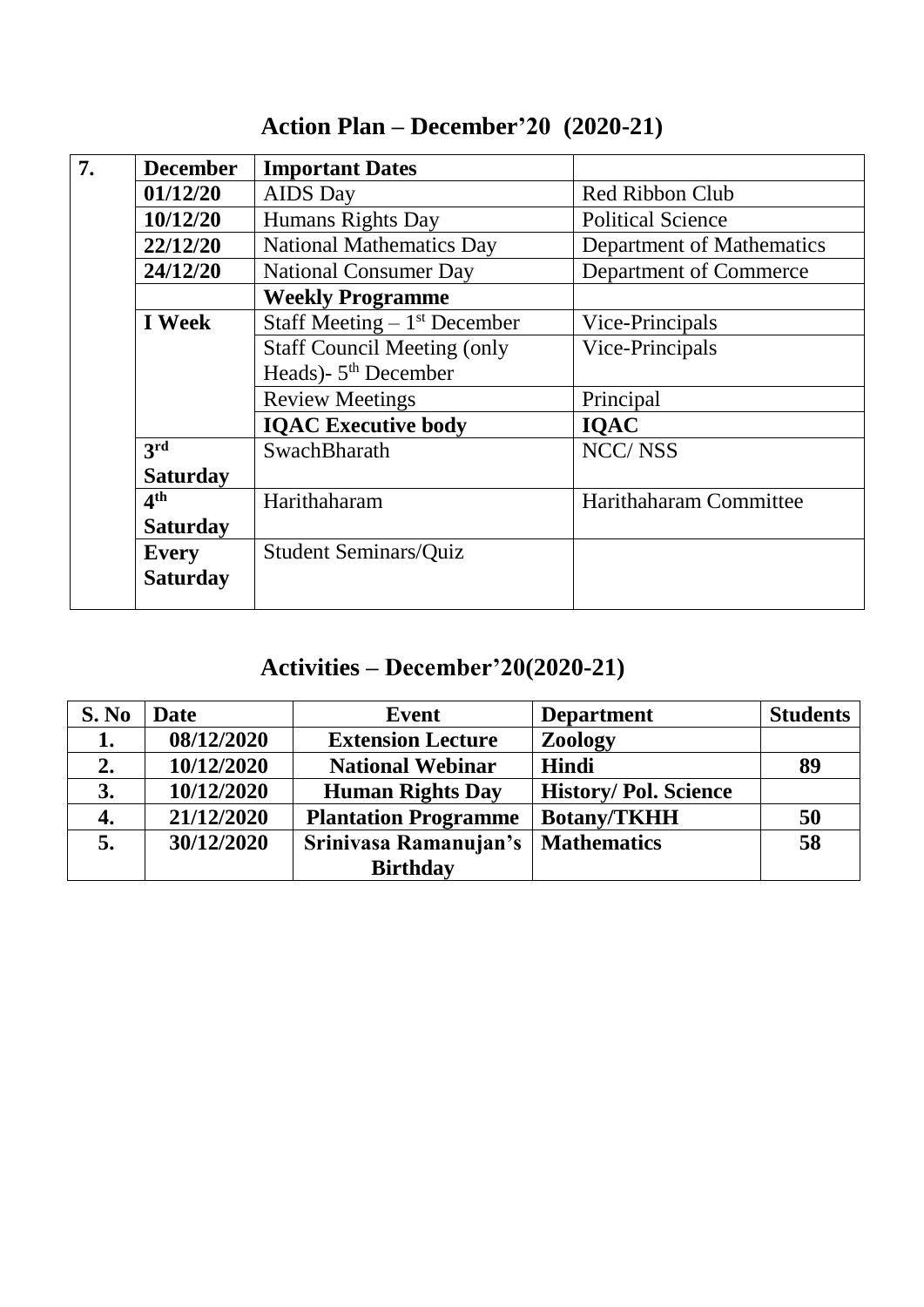| 8. | <b>January</b>  | <b>Important Dates</b>                    |                              |
|----|-----------------|-------------------------------------------|------------------------------|
|    | 12/01/2021      | National Youth Day (Vivekananda           | <b>Physical Education</b>    |
|    |                 | Birthday)                                 |                              |
|    | 25/01/2021      | <b>National Voters Day</b>                | <b>NSS</b>                   |
|    | 26/01/2021      | Republic Day                              | Institution                  |
|    |                 | <b>Weekly Programme</b>                   |                              |
|    | <b>I</b> Week   | Staff Meeting $-1$ <sup>st</sup> January  | Vice-Principals              |
|    |                 | <b>Staff Council Meeting (only Heads)</b> | Vice-Principals              |
|    |                 | $5th$ Jan                                 |                              |
|    |                 | <b>IQAC</b> Meeting                       | <b>IQAC</b>                  |
|    |                 | Review meeting                            | Principal                    |
|    | <b>II</b> Week  | <b>Jignasa Study Projects</b>             | <b>Concerned Departments</b> |
|    |                 | <b>State Level Presentations</b>          |                              |
|    | <b>III</b> Week | <b>Health and Nutrition</b>               | <b>Bhagya Committee</b>      |
|    |                 | <b>Menstrual Hygiene for Girls</b>        |                              |
|    | 3rd             | SwachBharath                              | <b>NCC/NSS</b>               |
|    | <b>Saturday</b> |                                           |                              |
|    | 4 <sup>th</sup> | Harithaharam                              | Harithaharam Committee       |
|    | <b>Saturday</b> |                                           |                              |
|    | <b>Every</b>    | <b>Field Trips</b>                        | Any Department               |
|    | <b>Saturday</b> |                                           |                              |

## **Action Plan – January'21 (2020-21)**

### **Activities – January'21 (2020-21)**

| S. No | <b>Date</b> | <b>Event</b>                        | <b>Department</b>   | <b>Students</b> |
|-------|-------------|-------------------------------------|---------------------|-----------------|
| 1.    | 10/01/2021  | <b>National Webinar</b>             | <b>Hindi</b>        | 88              |
|       |             | (Vishva Hindi diwas)                |                     |                 |
| 2.    | 23/01/2021  | <b>Subash Chandra Bose Birthday</b> | <b>History</b>      |                 |
| 3.    | 25/01/2021  | <b>Indian National Voter's Day</b>  | History/Pol.        |                 |
|       |             | <b>Pledge</b>                       | <b>Science</b>      |                 |
| 4.    | 25/01/2021  | <b>Indian National Tourism Day</b>  | <b>History</b>      |                 |
| 5.    | 26/01/2021  | <b>Republic Day</b>                 | <b>NCC/College</b>  |                 |
| 6.    | 28/01/2021  | <b>National Voter's Day</b>         | NSS / History/      | 25              |
|       |             |                                     | <b>Pol. Science</b> |                 |
| 7.    | 29/01/2021  | <b>Orientation Programme on</b>     | <b>TSKC</b>         | 83              |
|       |             | <b>TALLY</b>                        |                     |                 |
| 8.    | 30/01/2021  | Martyr's Day                        | <b>NSS</b>          | 45              |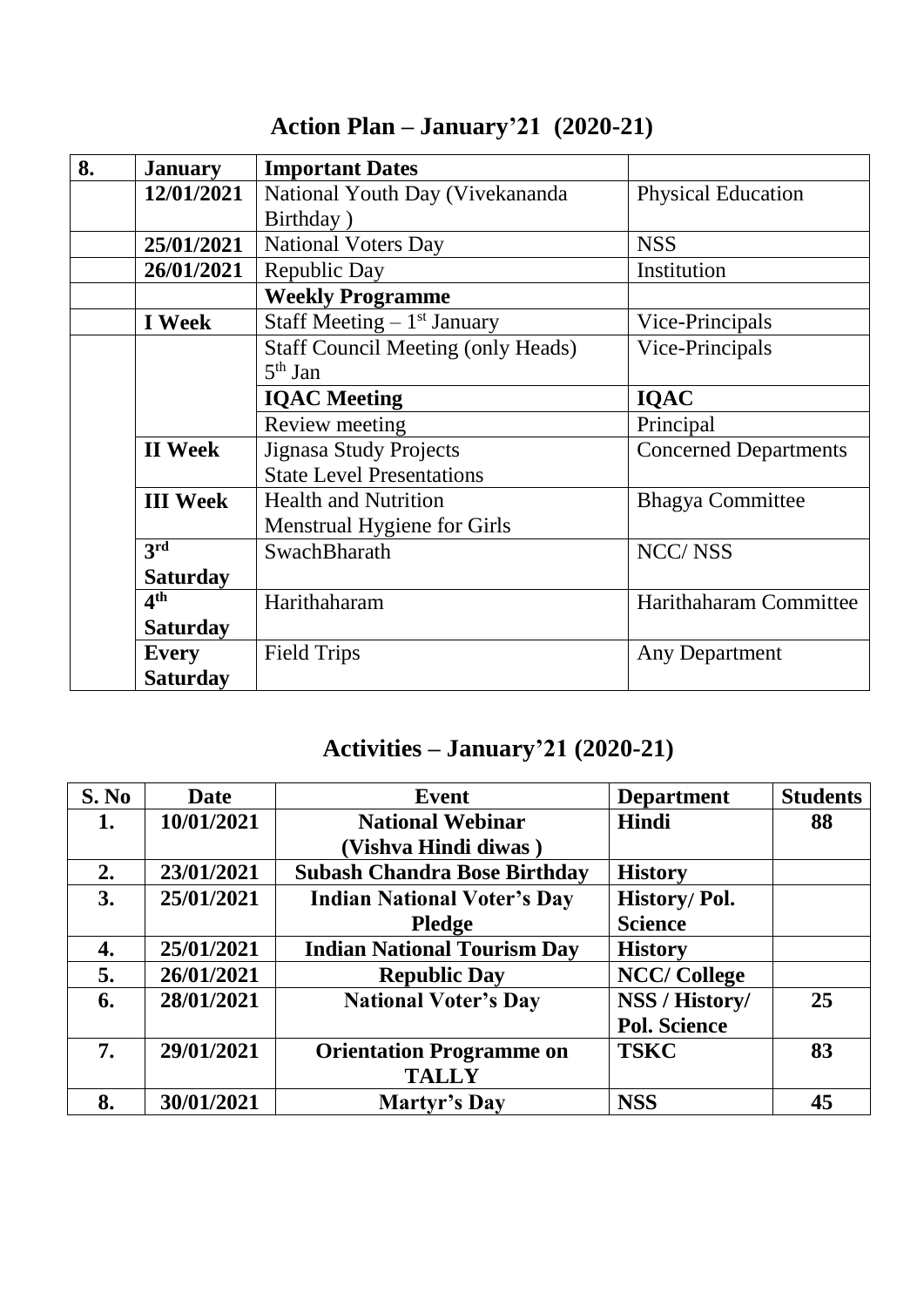| 9. | <b>February</b> | <b>Important Dates</b>                    |                                |
|----|-----------------|-------------------------------------------|--------------------------------|
|    | 21/02/2021      | Antharjathiya                             | Department of                  |
|    |                 | MathruBhashadinothsavam                   | Telugu/Sanskrit                |
|    | 28/02/2021      | <b>National Science Day</b>               | <b>All Science Departments</b> |
|    |                 | <b>Weekly Programme</b>                   |                                |
|    | I Week          | Staff Meeting $-1$ <sup>st</sup> February | Vice-Principal                 |
|    |                 | Staff Council Meeting (only Heads) 5th    | Vice-Principal                 |
|    |                 | Feb                                       |                                |
|    |                 | <b>CPDC</b> Review meeting                | <b>CPDC</b> Committee          |
|    |                 | <b>IQAC</b> Meeting                       | <b>IQAC</b>                    |
|    | <b>II</b> Week  | Review meetings                           | Principal                      |
|    |                 | Performance Improvement                   | <b>Revision and Remedial</b>   |
|    |                 |                                           | Classes                        |
|    | <b>III Week</b> | <b>Health and Nutrition</b>               | <b>Bhagya Committee</b>        |
|    |                 | <b>Awareness on Cancer</b>                |                                |
|    | 3rd             | <b>Parent Teacher meeting</b>             | Principal/Mentors              |
|    | <b>Saturday</b> | SwachBharath                              | NCC/NSS                        |
|    | 4 <sup>th</sup> | Harithaharam                              | Harithaharam Committee         |
|    | <b>Saturday</b> |                                           |                                |
|    | <b>Every</b>    | <b>Field Trips</b>                        | Any Department                 |
|    | <b>Saturday</b> |                                           |                                |

## **Action Plan – February'21 (2020-21)**

## **Activities – February'21 (2020-21)**

| S. No | Date       | <b>Event</b>                       | <b>Department</b>       | <b>Students</b> |
|-------|------------|------------------------------------|-------------------------|-----------------|
| 1.    | 01/02/2021 | <b>Orientation</b>                 | <b>Telugu</b>           | 65              |
| 2.    | 06/02/2021 | <b>Orientation Programme on</b>    | <b>TSKC</b>             | <b>100</b>      |
|       |            | <b>Police Recruitment</b>          |                         |                 |
| 3.    | 13/02/2021 | <b>Extension Lecture</b>           | <b>History/WEC</b>      |                 |
|       |            | Sarojini Naidu Birthday)           |                         |                 |
| 4.    | 15/02/2021 | <b>Campus Cleaning</b>             | <b>NSS</b>              | 30              |
| 5.    | 17/02/2021 | <b>Plantation Programme</b>        | <b>Botany/TKHH/NSS</b>  | 100             |
| 6.    | 19/02/2021 | Webinar                            | <b>Chemistry</b>        | 97              |
| 7.    | 26/02/2021 | <b>Extension Lecture</b>           | Hindi                   |                 |
| 8.    | 27/02/2021 | <b>Extension Lecture</b>           | <b>Pol. Science</b>     |                 |
| 9.    | 28/02/2021 | <b>National Science Day (Quiz)</b> | <b>Physics/Computer</b> | 855             |
|       |            |                                    | <b>Science</b>          |                 |
| 10.   | 31/02/2021 | Pulse polio programme              | <b>NCC</b>              | 20              |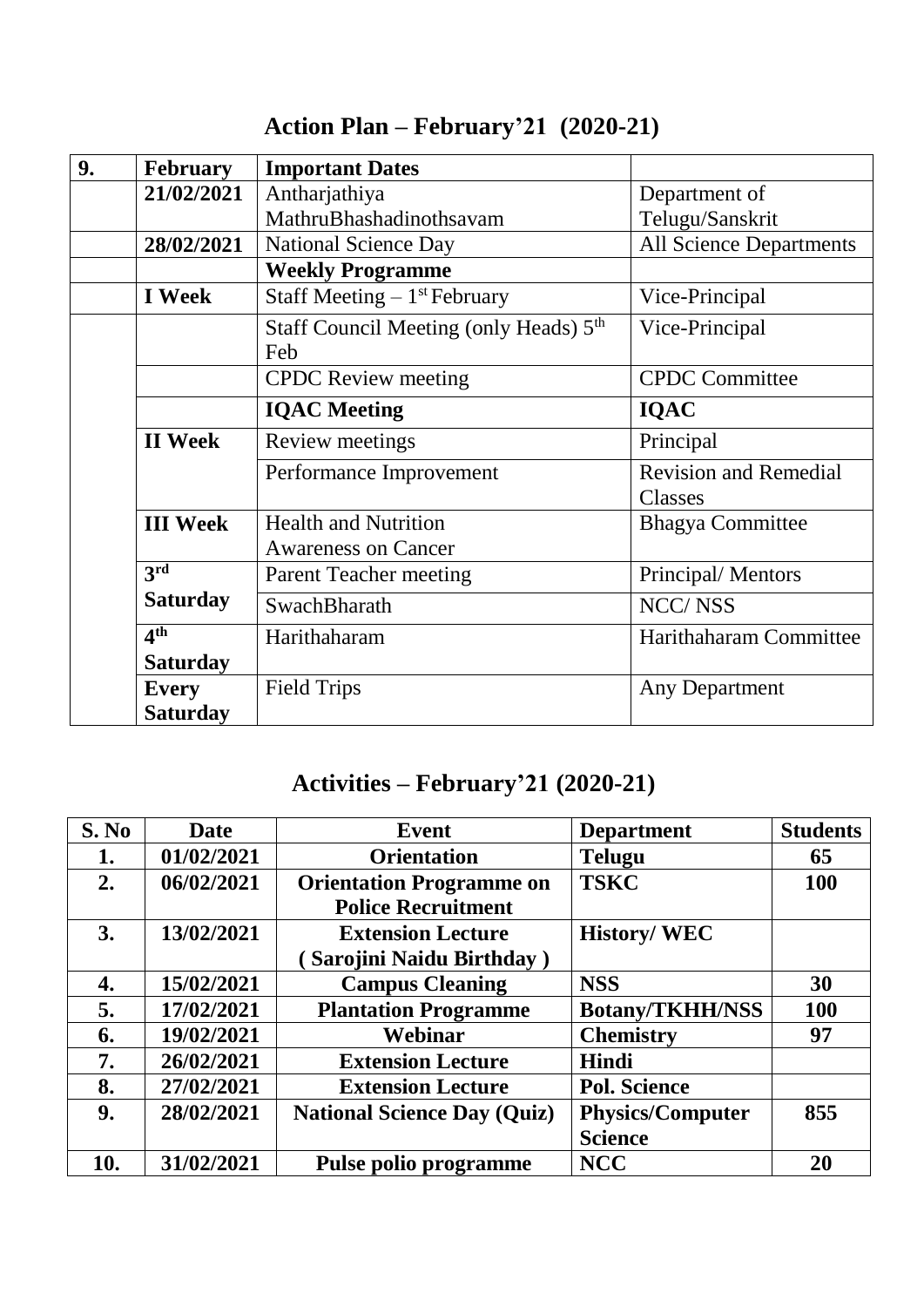| 10. | <b>March</b>                       | <b>Important Dates</b>                                      |                             |
|-----|------------------------------------|-------------------------------------------------------------|-----------------------------|
|     | 8/03/2021                          | International Women's day                                   | Women's Empowerment<br>Cell |
|     |                                    | Workshop on NAAC Preparation                                | <b>IQAC</b>                 |
|     |                                    | <b>Weekly Programme</b>                                     |                             |
|     | <b>I</b> Week                      | Staff Meeting 1 <sup>st</sup> March                         | Vice-Principals             |
|     |                                    | Staff Council Meeting (Only Heads) 5 <sup>th</sup><br>March | Vice-Principals             |
|     |                                    | <b>Budget</b>                                               | Principal                   |
|     |                                    | <b>IQAC</b> Meeting                                         | <b>IQAC</b>                 |
|     | <b>II</b> Week                     | Review meetings                                             | Principal                   |
|     |                                    | <b>Health and Nutrition</b><br>Oral Health Day              | <b>Bhagya Committee</b>     |
|     | <b>III</b> Week                    | <b>Stock Verification</b>                                   | Labs and Library            |
|     | 4 <sup>th</sup><br><b>Saturday</b> | Harithaharam                                                | Harithaharam Committee      |

## **Action Plan – March'21 (2020-21)**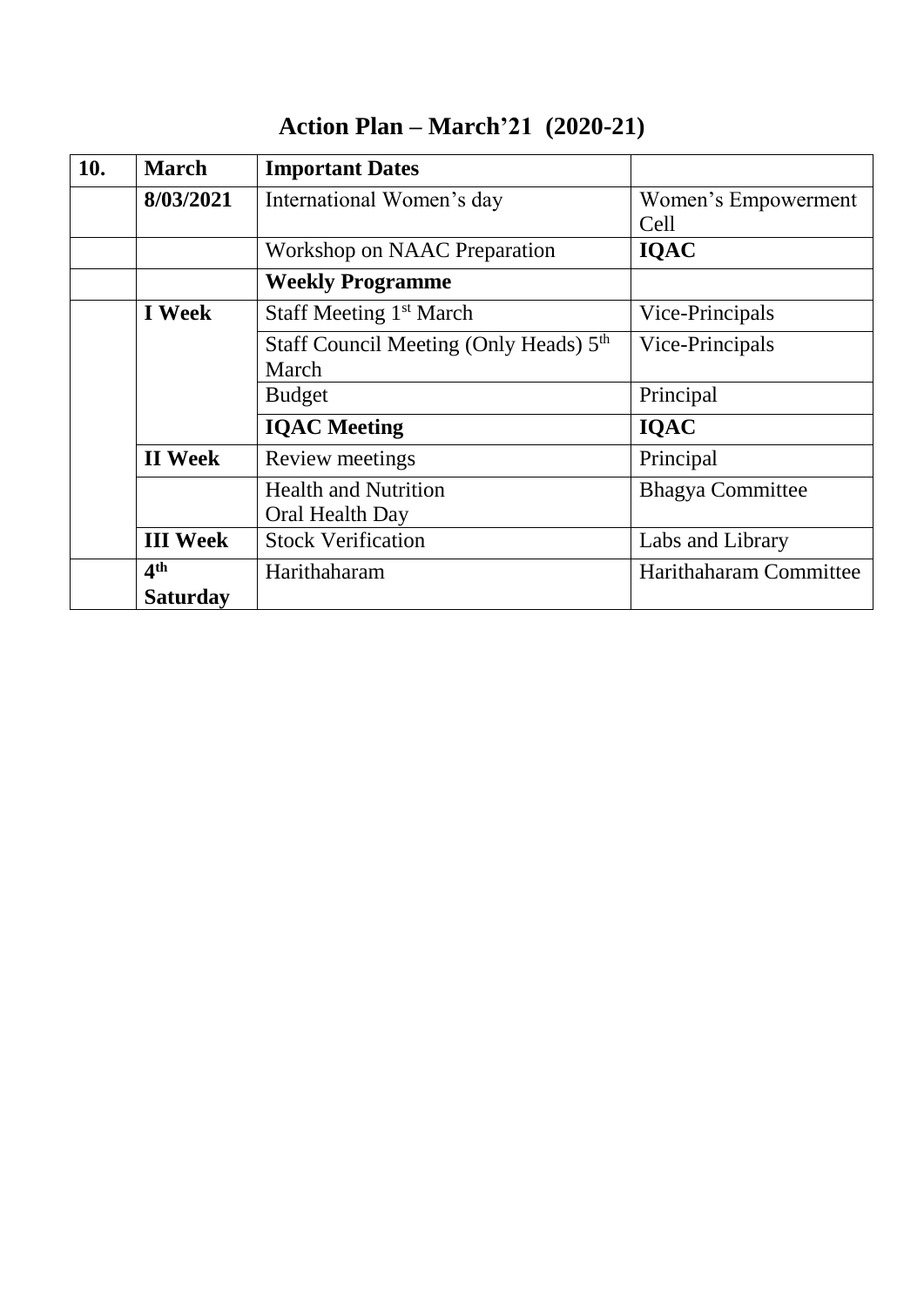### **Activities – March'21 (2020-21)**

| S. No | <b>Date</b> | <b>Event</b>                                         | <b>Department</b>        | <b>Student</b> |
|-------|-------------|------------------------------------------------------|--------------------------|----------------|
| 1.    | 03/03/2021  | <b>Telangana Sahithyam</b>                           | <b>Telugu</b>            | 200            |
|       |             | <b>Naadu-Nedu</b>                                    |                          |                |
| 2.    | 04/03/2021  | <b>Orientation Programme</b>                         | <b>TSKC</b>              | 128            |
| 3.    | 05/03/2021  | <b>Extension lecture</b>                             | <b>Botany/Eco</b>        | 69             |
|       |             |                                                      | <b>Club/Microbiology</b> |                |
| 4.    | 05/03/2021  | <b>Extension lecture</b>                             | <b>Economics</b>         | 100            |
| 5.    | 05/03/2021  | <b>Career Guidance and Job</b>                       | <b>TSKC-CGC</b>          | 44             |
|       |             | <b>Opportunities for Commerce</b><br><b>Students</b> |                          |                |
| 6.    | 06/03/2021  | <b>International Webinar</b>                         | <b>Chemistry</b>         | 75             |
| 7.    | 09/03/2021  | On campus Job drive                                  | <b>TSKC-Placement</b>    | 50             |
|       |             |                                                      | <b>Cell</b>              |                |
| 8.    | 10/03/2021  | <b>Plastic Free Campus</b>                           | Math/Physics/            | 31             |
|       |             |                                                      | <b>Computer Science</b>  |                |
| 9.    | 18/03/2021  | <b>Orientation Programme on</b>                      | <b>TSKC</b>              | 48             |
|       |             | <b>Life is Precious</b>                              |                          |                |
| 10.   | 19/03/2021  | <b>Guest Lecture</b>                                 | Hindi                    | 70             |
| 11.   | 19/03/2021  | <b>International Webinar</b>                         | <b>Computer Science</b>  | 69             |
| 12.   | 19/03/2021  | Webinar                                              | <b>Microbiology</b>      | 70             |
| 13.   | 17/03/2021  | 'National Webinar                                    | <b>Biotechnology</b>     | 460            |
| 14.   | 22/03/2021  | <b>Extension lecture</b>                             | <b>Physics</b>           | 157            |
| 15.   | 22/03/2021  | Workshop                                             | <b>IQAC</b>              | 54             |
| 16.   | 23/03/2021  | Bhagath Sigh, Raj Guru,                              | <b>History</b>           |                |
|       |             | <b>SukhDev</b>                                       |                          |                |
| 17.   | 23/03/2021  | <b>Training programme</b>                            | <b>Computer Science</b>  | 61             |
|       | to          | (For Staff)                                          |                          |                |
|       | 31/03/2021  |                                                      |                          |                |
| 18.   | 25/03/2021  | Webinar                                              | <b>English</b>           | 100            |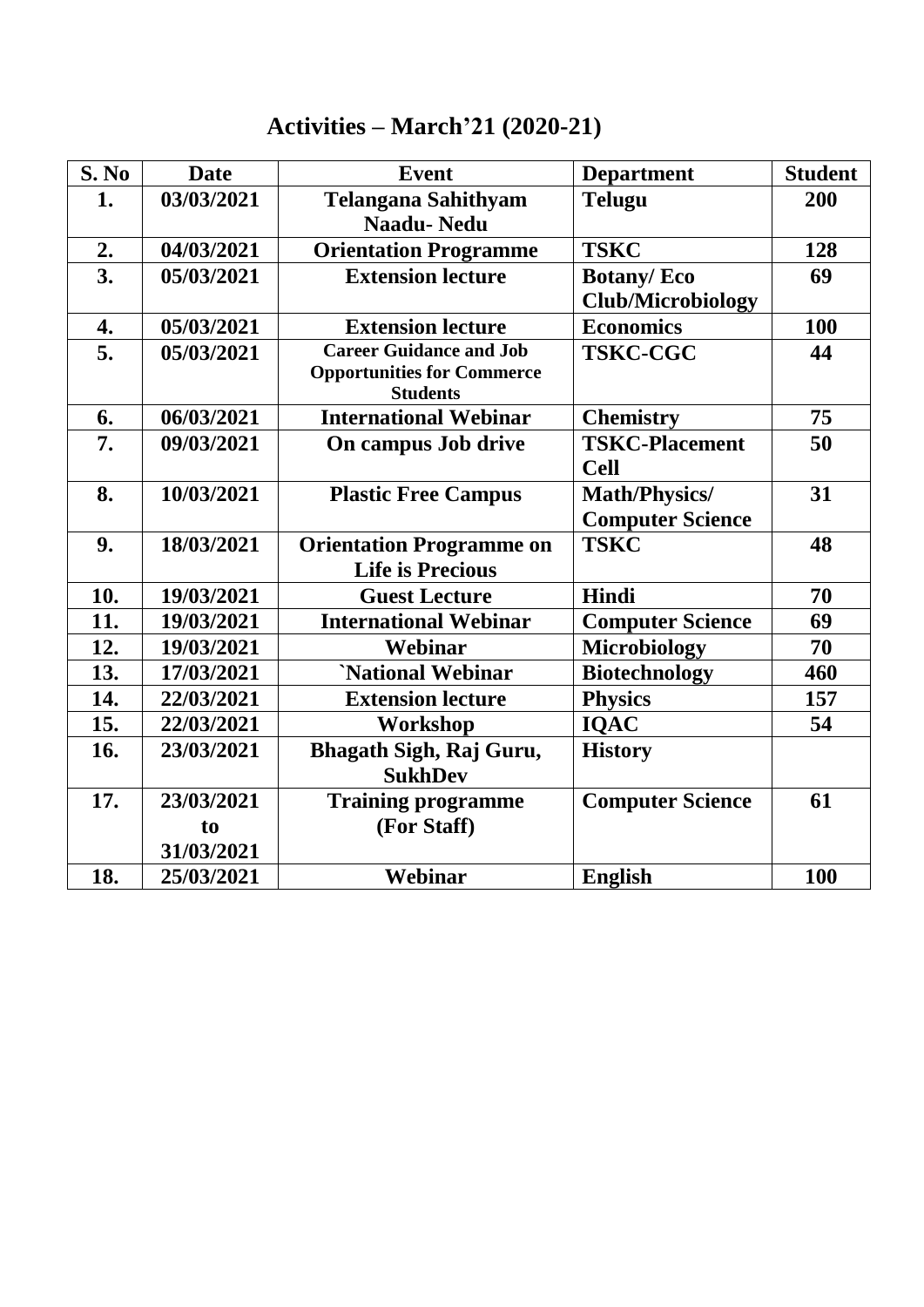| 11. | April           | <b>Important Dates</b>                                          |                             |
|-----|-----------------|-----------------------------------------------------------------|-----------------------------|
|     | 05/04/2021      | Birthday of Babu Jagajivan Ram                                  | Institution                 |
|     | 14/04/2021      | Dr. B. R. Ambedkar Birthday                                     | Institution                 |
|     |                 | <b>Weekly Programme</b>                                         |                             |
|     | <b>I</b> Week   | Staff Council Meeting (Only Heads) 5 <sup>th</sup><br>April     | Vice-Principal              |
|     |                 | Preparation of Annual Academic<br>Performance report            | <b>Academic Coordinator</b> |
|     |                 | <b>Preparation of IQAC Report-</b><br><b>Submission to NAAC</b> | <b>IQAC</b>                 |
|     |                 | Preparation of Annual Academic plan<br>for 2020-21              | <b>IQAC</b>                 |
|     |                 | Preparation of DRC Annual Activity<br>plan for 2020-21          | <b>Bhagya Committee</b>     |
|     |                 | <b>Health and Nutrition</b><br>World Health Day                 |                             |
|     | 4 <sup>th</sup> | Harithaharam                                                    | Harithaharam Committee      |
|     | Saturday        |                                                                 |                             |

## **Action Plan – April'21 (2020-21)**

## **Activities – April'21 (2020-21)**

| S. No | <b>Date</b> | Event                              | <b>Department</b> | <b>Student</b> |
|-------|-------------|------------------------------------|-------------------|----------------|
| 1.    | 11/04/2021  | Jyothi Bai PhuleJayanthi           | Pol. Science /    |                |
|       |             |                                    | <b>WEC</b>        |                |
| 2.    | 14/04/2021  | Dr. B. R. Ambedkar Jayanthi        |                   |                |
| 3.    | 19/04/2021  | Webinar                            | <b>TSKC</b>       | <b>100</b>     |
| 4.    | 24/04/2021  | <b>QR</b> Coding                   | <b>Botany</b>     | 15             |
| 5.    | 30/04/2021  | <b>Awareness Programme on Bank</b> | <b>TSKC</b>       | 27             |
|       |             | <b>Recruitment</b>                 |                   |                |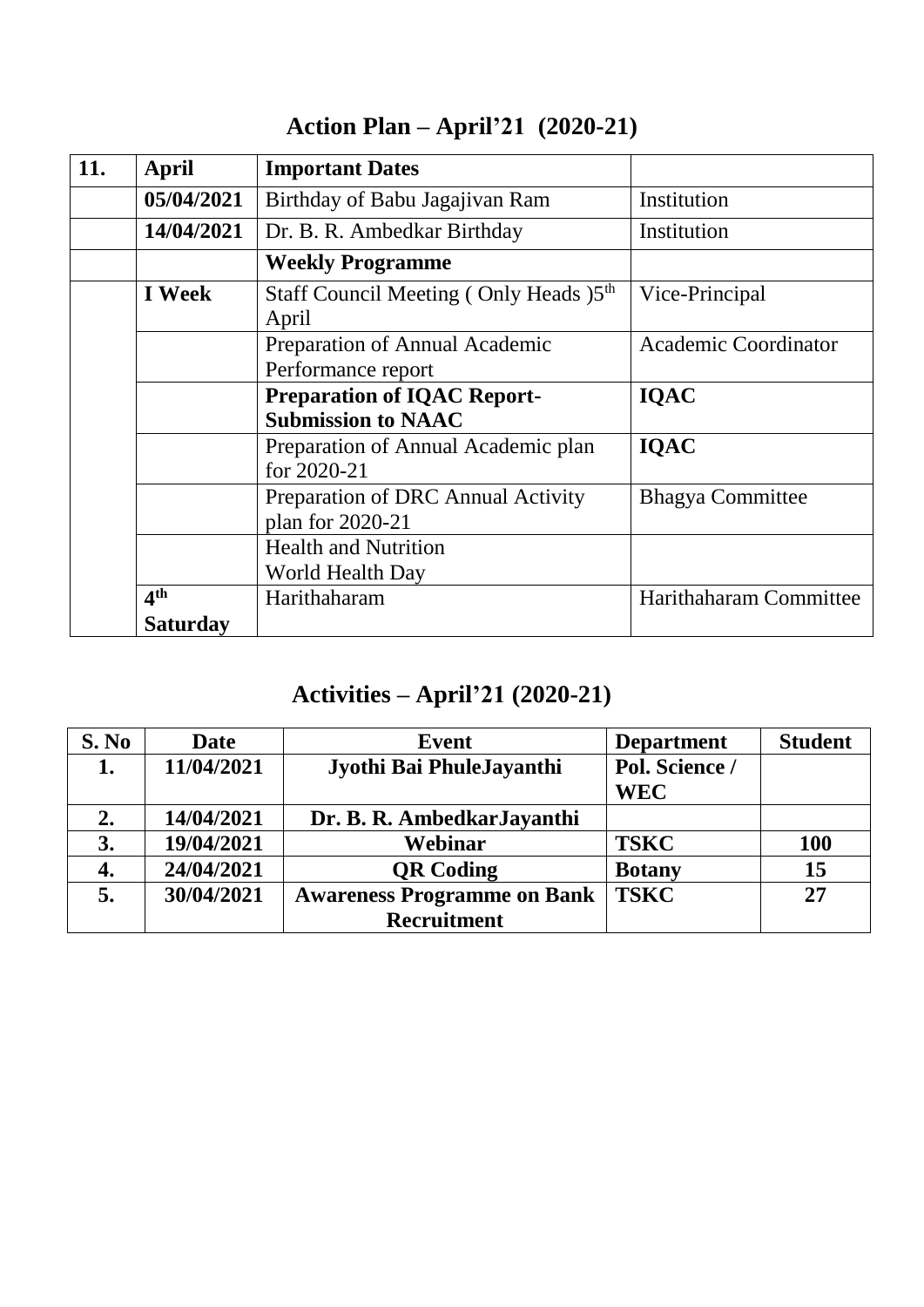| S.No | <b>Month</b>     | <b>Activities Planned</b>                     | <b>Concerned Department</b>  |
|------|------------------|-----------------------------------------------|------------------------------|
| 12.  | <b>June-2021</b> | <b>Important Dates</b>                        |                              |
|      | 02/06/21         | <b>Telangana Formation Day</b>                | Institution                  |
|      | 05/06/21         | World Environmental Day                       | Eco Club                     |
|      | 14/06/21         | <b>World Blood Donors Day</b>                 | <b>NSS</b>                   |
|      | 21/06/21         | <b>International Yoga Day</b>                 | NCC / NSS                    |
|      | <b>I</b> Week    | <b>IQAC Meeting-Preparation of</b>            | <b>IQAC-Board</b>            |
|      |                  | <b>Institutional Plan</b>                     |                              |
|      |                  | <b>Admission Process</b>                      | <b>Admission Committee</b>   |
|      |                  | <b>Preparation of Committees</b>              | Vice-Principal-I & II        |
|      |                  | Preparation of Curricular Plan                | <b>HOD-All Department</b>    |
|      | <b>II</b> Week   | <b>Review Meeting</b>                         | Principal                    |
|      |                  | Preparation of Sports equipment and           | <b>Sports Committee</b>      |
|      |                  | field                                         |                              |
|      | <b>III</b> Week  | Anti – Ragging Awareness Program me           | Anti – Ragging               |
|      |                  |                                               | Committee                    |
|      | <b>Every</b>     | <b>Student Seminars/Extension Lectures</b>    | <b>Concerned Departments</b> |
|      | <b>Saturday</b>  | /Quiz                                         |                              |
|      |                  | Awareness on Health, hygiene and<br>nutrition | <b>Bhagya Committee</b>      |

## **Action Plan – June '21 (2020-21)**

### **Activities – June '21 (2020-21)**

| S.             | Date       | Event                         | <b>Department</b>          | <b>Student</b> |
|----------------|------------|-------------------------------|----------------------------|----------------|
| N <sub>0</sub> |            |                               |                            |                |
| 1.             | 02/06/2021 | <b>Telangana Formation</b>    | <b>College</b>             |                |
|                |            | Day                           |                            |                |
| 2.             | 21/06/2021 | <b>International Yoga Day</b> | <b>NSS/NCC/Physical</b>    | 134            |
|                |            |                               | <b>Education</b>           |                |
| 3.             | 29/06/2021 | <b>National Webinar</b>       | <b>Botany/Microbiology</b> | 134            |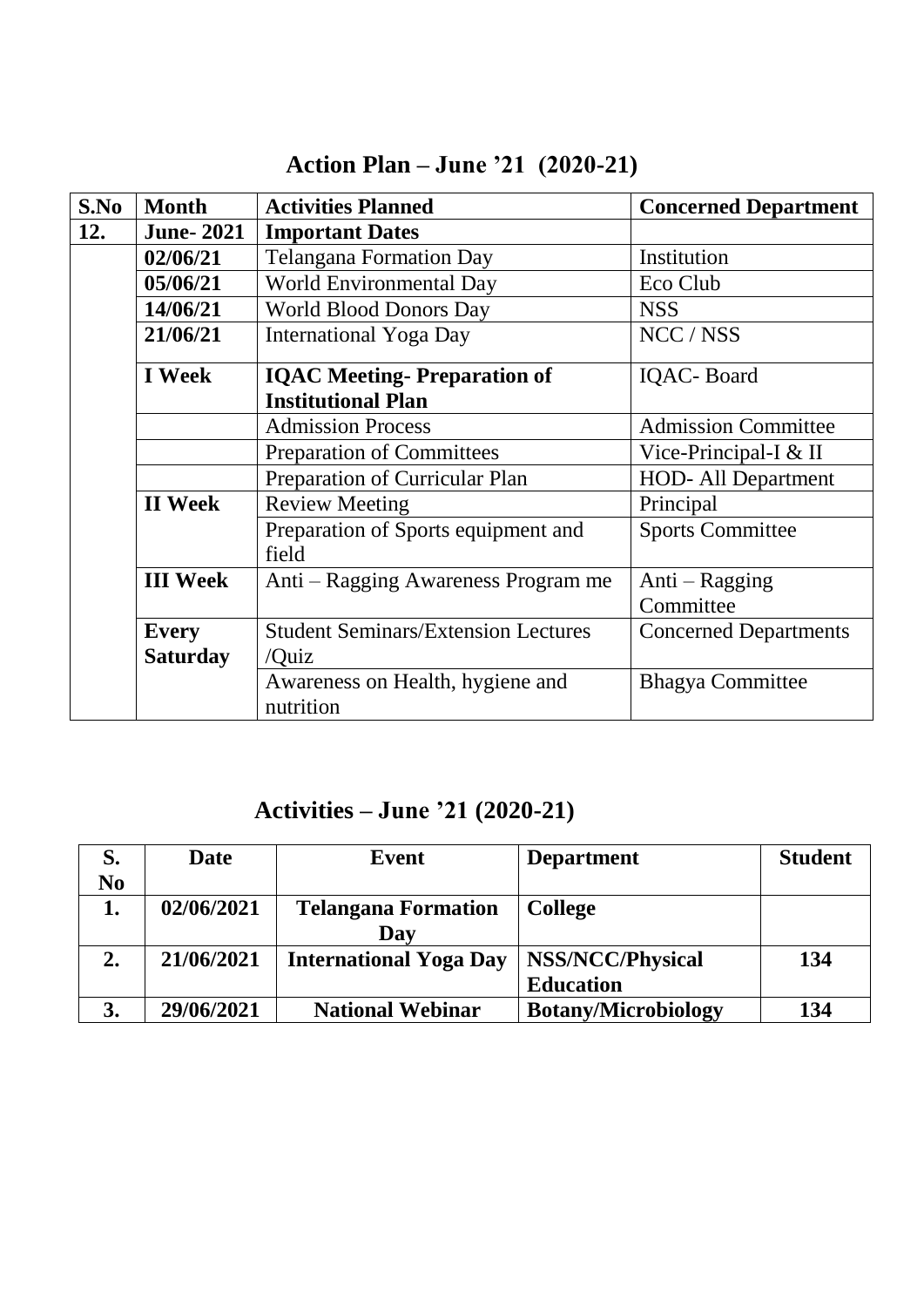| 13. | <b>July -2021</b> | <b>Important Dates</b>                     |                             |
|-----|-------------------|--------------------------------------------|-----------------------------|
|     | 12/07/21          | Haritha Haram                              | Harithaharam Committee/     |
|     |                   |                                            | Dept. of Botany             |
|     |                   | <b>Weekly Programme</b>                    |                             |
|     | <b>I</b> Week     | Staff Meeting $-1st$ July                  | Vice-Principals             |
|     |                   | <b>Staff Council Meeting (Only Heads)</b>  | Vice-Principals             |
|     |                   | $5th$ July                                 |                             |
|     |                   | <b>Commencement of Classes</b>             |                             |
|     |                   | <b>Result Review</b>                       | <b>All Departments</b>      |
|     |                   | <b>Student Representative Meeting</b>      | Vice-Principal-I & II       |
|     |                   |                                            | <b>Academic Coordinator</b> |
|     |                   | IQAC – Meeting of Executive Body-          | IQAC-Board                  |
|     |                   | Preparation of Institutional Plan          |                             |
|     | <b>II</b> Week    | Harivillu - Committee Review               | All Committees/Clubs        |
|     |                   | Meetings                                   |                             |
|     |                   | <b>Health and Nutrition-Awareness on</b>   | <b>Bhagya Committee</b>     |
|     |                   | Anemia                                     |                             |
|     | <b>III</b>        | <b>Academic Audit of Records</b>           | Vice-Principal-I & II       |
|     | <b>Saturday</b>   |                                            | <b>Academic Coordinator</b> |
|     | 3rd               | SwachBharath                               | NCC/NSS                     |
|     | <b>Saturday</b>   |                                            |                             |
|     | 4 <sup>th</sup>   | Harithaharam                               | Harithaharam Committee      |
|     | <b>Saturday</b>   |                                            |                             |
|     | <b>Every</b>      | <b>Student Seminars/Extension Lectures</b> |                             |
|     | <b>Saturday</b>   | /Quiz                                      |                             |
|     |                   |                                            |                             |

### **Action Plan – July '21 (2020-21)**

## **Activities – July '21 (2020-21)**

| S. No | Date                 | Event                              | <b>Department</b>  | <b>Student</b> |
|-------|----------------------|------------------------------------|--------------------|----------------|
|       | $+05/07/2021$ to $+$ | <b>One Week National Level FDP</b> | $\vert$ TSKC       | 195            |
|       | 12/07/2021           |                                    |                    |                |
|       | 10/07/2021           | <b>Plantation Programme</b>        | <b>Botany/TKHH</b> | 45             |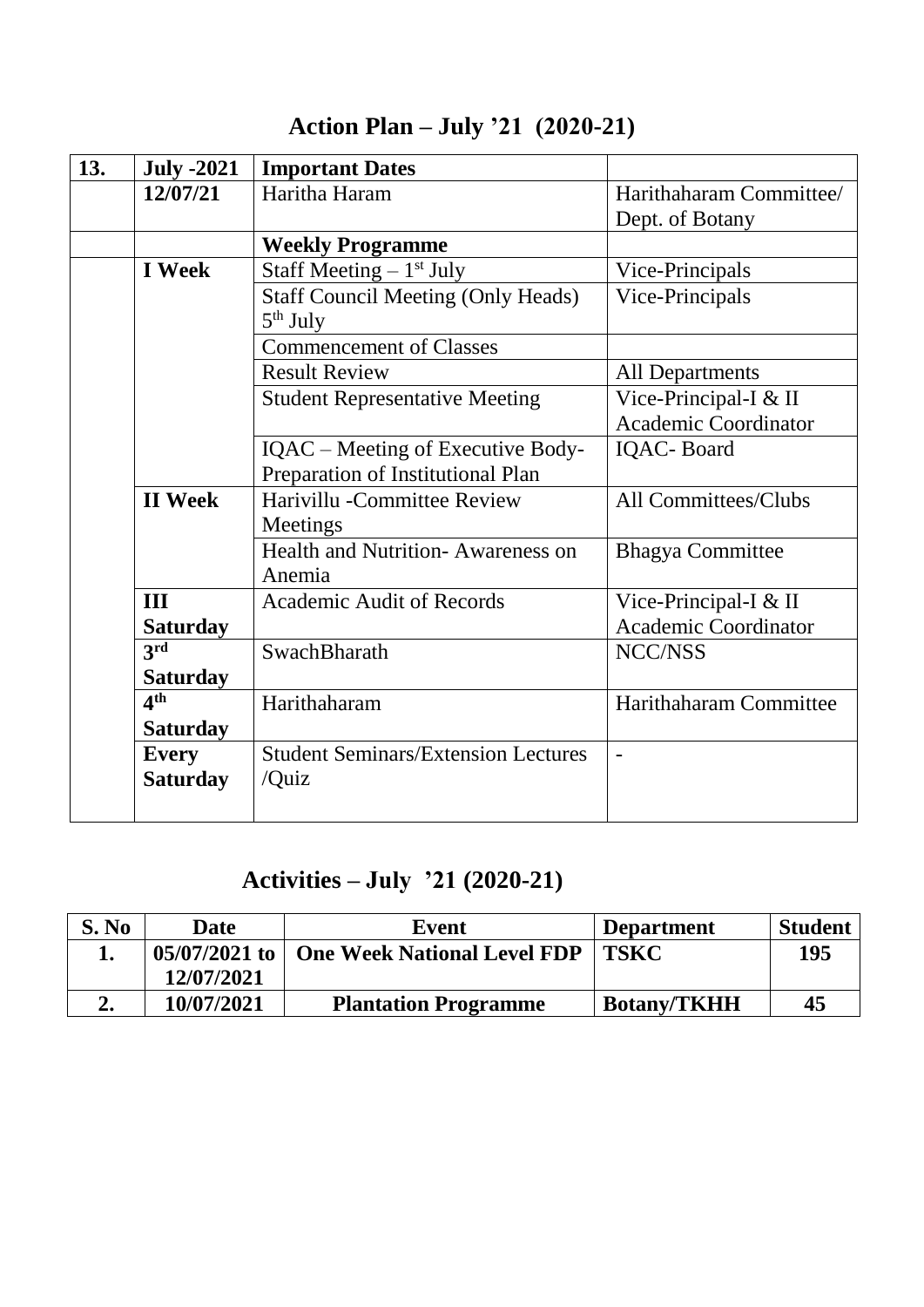|     | <b>August</b>   | <b>Important Dates</b>                                       |                                        |
|-----|-----------------|--------------------------------------------------------------|----------------------------------------|
| 14. |                 |                                                              |                                        |
|     | 06/08/21        | <b>Organ Donation Day</b>                                    | <b>Health Club</b>                     |
|     | 12/08/21        | <b>International Youth Day</b>                               | <b>Physical Education</b>              |
|     | 15/08/21        | <b>Independence Day Celebration</b>                          | Institution                            |
|     | 26/08/21        | Women's Equality Day                                         | Women's Empowerment<br>Cell            |
|     | 29/08/21        | Telugu BhashaDinotsavam                                      | Dept. Of Telugu                        |
|     | 29/08/21        | National Sports Day/ICC- Combat<br>Techniques for girls      | <b>Physical Education</b>              |
|     |                 | <b>Weekly Programme</b>                                      |                                        |
|     | <b>I</b> Week   | Staff Meeting $-1$ <sup>st</sup> August                      | Vice-Principals                        |
|     |                 | Staff Council Meeting (Only Heads) 5 <sup>th</sup><br>August | Vice-Principals                        |
|     |                 | IQAC – Meeting of Executive Body                             | <b>IQAC-Board</b>                      |
|     | <b>II</b> Week  | Health and nutrition                                         | <b>Health Club</b>                     |
|     |                 | Harivillu - Committee Review Meetings                        | All Committees/Clubs                   |
|     |                 | <b>Medical Camp- Deworming-Tablets</b>                       | <b>Health Club</b>                     |
|     | <b>III</b> Week | Add-on-courses                                               | Two day workshop by<br>each Department |
|     | 3 <sup>rd</sup> | SwachBharath                                                 | <b>NSS</b>                             |
|     | <b>Saturday</b> |                                                              |                                        |
|     | 4 <sup>th</sup> | Harithaharam                                                 | Harithaharam Committee                 |
|     | <b>Saturday</b> |                                                              |                                        |
|     | <b>Every</b>    | <b>Student Seminars/Extension Lectures</b>                   |                                        |
|     | <b>Saturday</b> | /Quiz                                                        |                                        |
|     |                 | Ecofest                                                      | Zoology                                |

## **Action Plan – August '21 (2020-21)**

### **Activities – August '21 (2020-21)**

| S. No | <b>Date</b>     | Event                            | <b>Department</b> | <b>Student</b> |
|-------|-----------------|----------------------------------|-------------------|----------------|
| ı.    | 03/08/2021      | <b>Placement Drive</b>           | <b>TSKC</b>       | 83             |
|       | 11/08/2021      | <b>Prof. Jayshankar Birthday</b> | <b>History</b>    |                |
|       | $24/08/2021$ to | <b>IIT Bombay, Spoken</b>        | <b>TSKC</b>       | 287            |
|       | 02/09/2021      | <b>Tutorial-MOOCS</b>            |                   |                |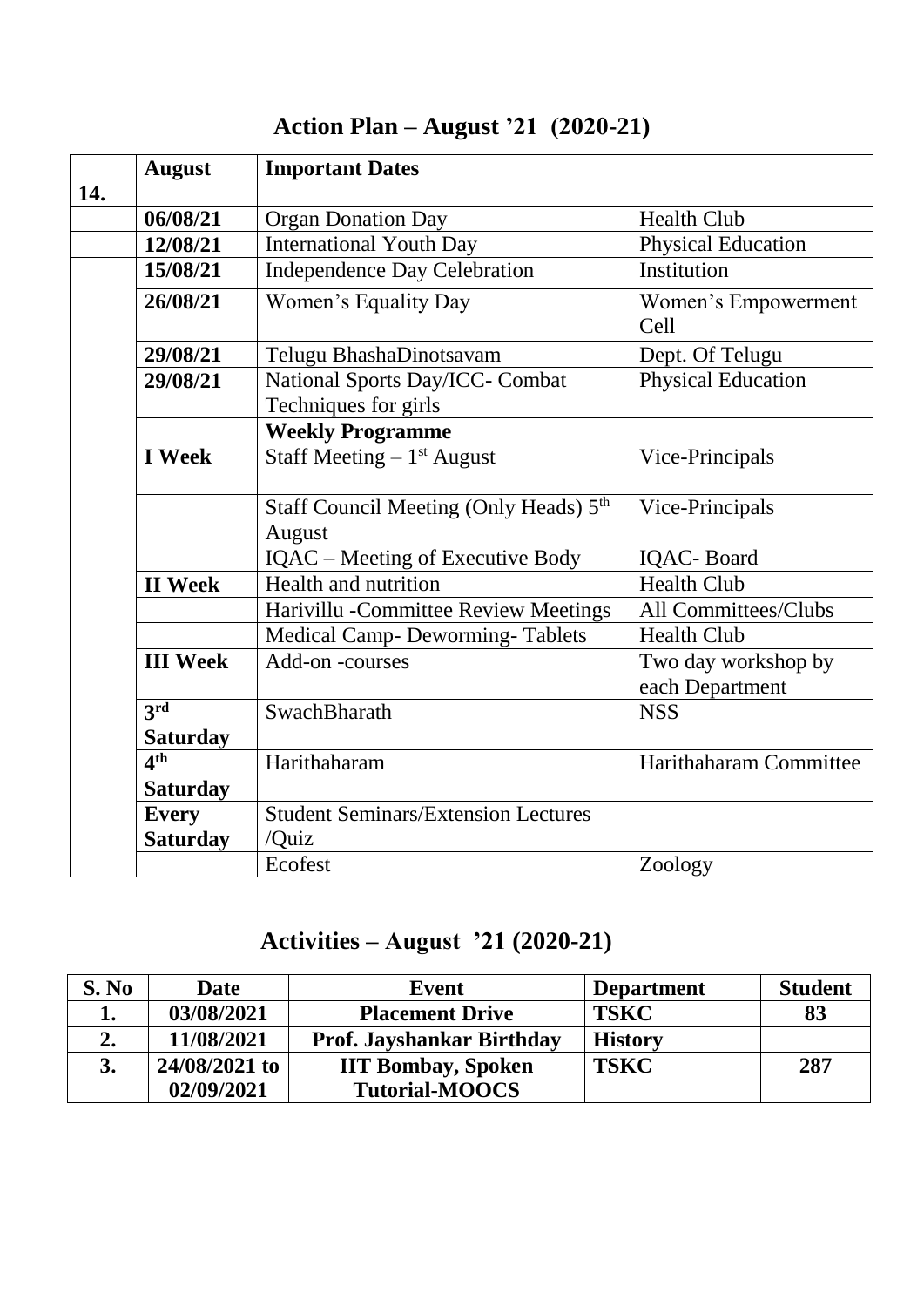| <b>September</b>        | <b>Important Dates</b>                            |                                  |
|-------------------------|---------------------------------------------------|----------------------------------|
| 05/09/21                | <b>Teachers Day Celebration</b>                   | Instituition                     |
|                         | Guru pujothsavam                                  |                                  |
| 08/09/21                | <b>International Literacy Day</b>                 | Vangmayi (Literacy Club)         |
| 17/09/21                | <b>Hindi Diwas Celebrations</b>                   | Dept. of Hindi                   |
| 24/09/21                | <b>NSS Day</b>                                    | <b>NSS</b>                       |
| 27/09/21                | <b>World Tourism Day</b>                          | Dept.of Commerce                 |
| 29/09/21                | <b>Surgical Strike Day</b>                        | NCC / NSS                        |
|                         | <b>Health and Nutrition</b>                       | Health Club/ Bhagya              |
|                         |                                                   | Committee                        |
| <b>I</b> Week           | <b>Weekly Programme</b>                           |                                  |
|                         | Staff Meeting $-1$ <sup>st</sup> August           | Vice-Principals                  |
|                         | <b>Staff Council Meeting (Only</b>                | Vice-Principals                  |
|                         | Heads) 5 <sup>th</sup> August                     |                                  |
|                         | <b>IQAC</b> – Meeting of Executive<br><b>Body</b> | <b>IQAC-Board</b>                |
| 1st                     | <b>Parent Teacher Meeting</b>                     | <b>Mentors</b>                   |
| <b>Saturday</b>         |                                                   |                                  |
| <b>II</b> Week          | <b>Review Meetings</b>                            | Principal                        |
|                         | Harivillu                                         | All Committees & Clubs           |
|                         | <b>Feed Back</b>                                  | <b>IQAC</b>                      |
| <b>III</b> Week,<br>3rd | SwachBharath                                      | <b>NSS /NCC</b>                  |
| <b>Saturday</b>         |                                                   |                                  |
| <b>IV Week</b>          | <b>College Social Responsibility</b>              | <b>Related Activities by NSS</b> |
| 4 <sup>th</sup>         | Harithaharam                                      | Harithaharam Committee           |
| <b>Saturday</b>         |                                                   |                                  |
| <b>Every</b>            | <b>Student Seminars/Extension</b>                 |                                  |
| <b>Saturday</b>         | Lectures /Quiz                                    |                                  |

## **Action Plan – September '21 (2020-21)**

### **Activities – September '21 (2020-21)**

| S. No | Date       | Event                       | <b>Department</b> | <b>Student</b> |
|-------|------------|-----------------------------|-------------------|----------------|
|       | 14/09/2021 | <b>Farewell/Welcome</b>     | College           |                |
|       | 16/09/2021 | Webinar                     | Hindi             | 47             |
|       |            | <b>National Hindi Dav</b> ) |                   |                |